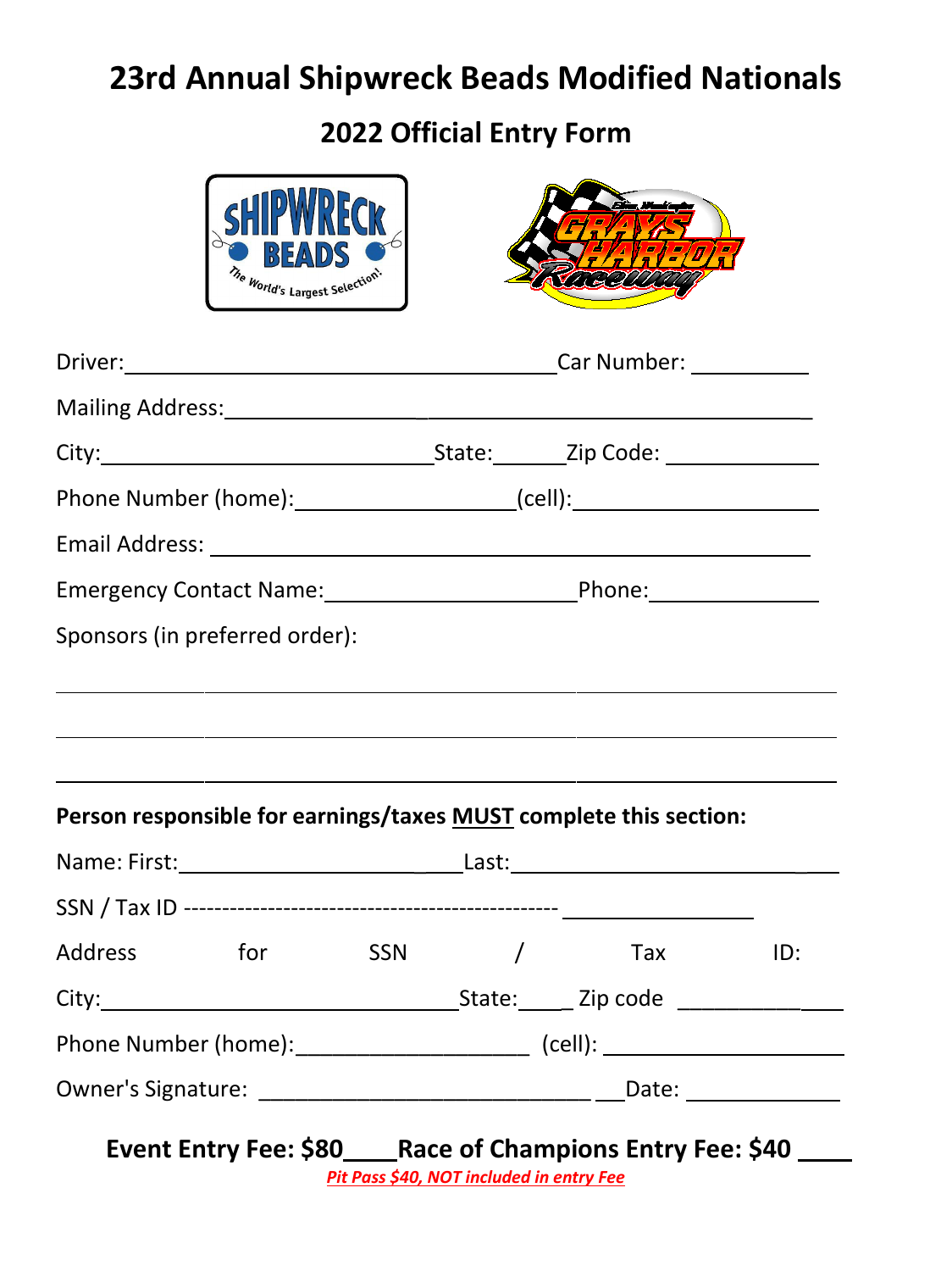



# **2022 MODIFIED NATIONALS PURSE**

# **SATURDAY NIGHT July 23**

**rd FRIDAY NIGHT July 22 nd**

| <b>A MAIN</b> |         | <b>B MAIN</b> | <b>C</b> MAIN | <b>D&amp;E MAIN</b> |                | <b>RACE OF CHAMPIONS</b> |  |  |
|---------------|---------|---------------|---------------|---------------------|----------------|--------------------------|--|--|
| 1.            | \$5,000 |               |               | Non                 | 1              | \$500                    |  |  |
| 2.            | 2,000   |               |               | Transfer            | $\overline{2}$ | 300                      |  |  |
| 3.            | 1,000   |               |               | \$90                | 3              | 250                      |  |  |
| 4.            | 750     |               |               |                     | 4              | 200                      |  |  |
| 5.            | 600     |               | 100           |                     | 5              | 150                      |  |  |
| 6.            | 500     |               | 100           |                     | 6              | 135                      |  |  |
| 7.            | 450     | 170           | 100           |                     | 7              | 125                      |  |  |
| 8.            | 400     | 150           | 100           |                     | 8              | 120                      |  |  |
| 9.            | 350     | 140           | 100           |                     | 9              | 110                      |  |  |
| 10.           | 300     | 135           | 100           |                     | 10             | 110                      |  |  |
| 11.           | 250     | 130           | 100           |                     | 11             | 100                      |  |  |
| 12.           | 225     | 125           | 100           |                     | 12             | 100                      |  |  |
| 13.           | 225     | 125           | 100           |                     | 13             | 100                      |  |  |
| 14.           | 200     | 125           | 100           |                     | 14             | 100                      |  |  |
| 15.           | 200     | 125           | 100           |                     | 15             | 100                      |  |  |
| 16.           | 200     | 125           | 100           |                     | 16             | 100                      |  |  |
| 17.           | 200     | 125           | 100           |                     | 17             | 100                      |  |  |
| 18.           | 200     | <u>125</u>    | <u>100</u>    |                     | 18             | 100                      |  |  |
| 19.           | 200     | \$1,600       | \$1,400       |                     | 19             | 100                      |  |  |
| 20.           | 200     |               |               |                     | 20             | <u>100</u>               |  |  |
| 21.           | 200     |               |               |                     |                | \$3,000                  |  |  |
| 22.           | 200     |               |               |                     |                |                          |  |  |
| 23.           | 200     |               |               |                     |                |                          |  |  |
| 24.           | 200     |               |               |                     |                |                          |  |  |

**\$14,250**

Friday Night Heats: Top 5 finishers in each heat \$20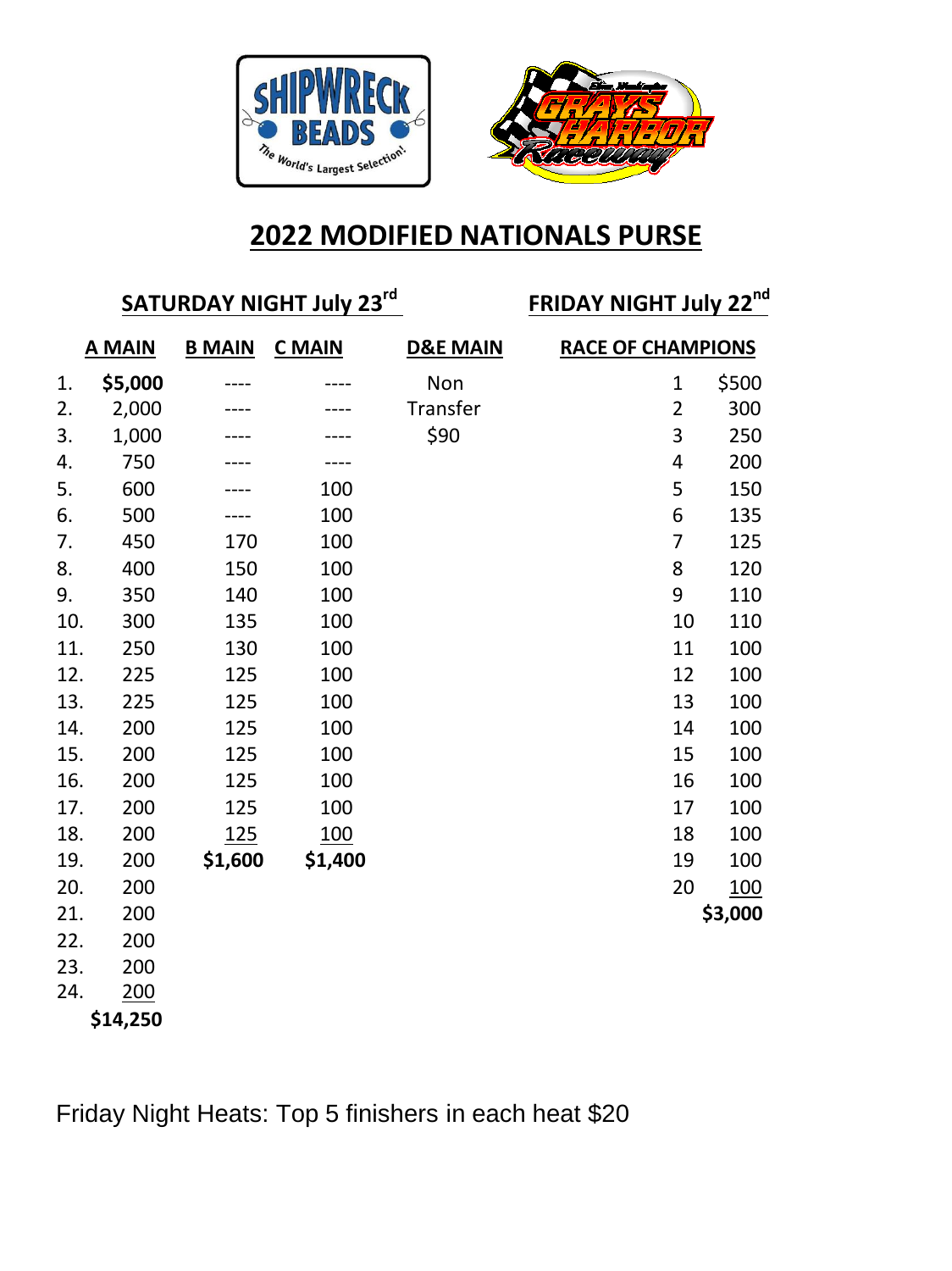## **FRIDAY RACE FORMAT**

Draw for heat start position 36 or less cars 4 heats 37 – 45 cars 5 heats 46 – 59 cars 6 heats 60 + cars 7 heats Hot Laps. Cars hot lap with their heat race group. All cars run 2 heats, 8 laps. First set of heats straight up by pill draw. Second set of heats fully inverted by original heat line up. (Not by heat finish). Finishing and passing points will be awarded for each position (see heat points chart). Top 18 in points go to Saturdays 'A' Main. 19 – 32 in points go to Saturdays 'B' Main. 33 – 46 in points go to Saturdays 'C' Main. 47 – 60 in points go to Saturdays 'D' Main. 61+ go to Saturdays 'E' main. If there are 65 cars or less the 'E' Main will not be run. If there are 75 cars or more, additional

Mains *MAY* be added!

#### **FRIDAY NIGHT RACE OF CHAMPIONS** *20 Cars 25 Laps!*

Open to former Modified Nationals Champions, any Modified Track Champions within the last 10 years and 2021Grays Harbor Raceway Modified Feature Winners. Previous Nationals Champions have priority, Track Champions have  $2<sup>nd</sup>$  priority and the field filled with 2020 GHR feature winners.

*(Track Champions please supply proof if not from Grays Harbor Raceway. Most recent Champions have priority).*

#### **SATURDAY RACE FORMAT**

Hot lap E, D, C Main Cars. E Main (if needed) 15 laps 4 transfer to D main. D Main 18 cars,15 laps, 4 transfer to C Main. Hot Lap B Main Cars. Top 8 in A Main points redraw for starting position on front stretch. C Main 18 cars, 20 laps, 4 transfer to B main. Hot Lap A Main Cars B Main 18 cars, 20 laps 6 transfer to A Main. A Main 24 cars 40 laps.